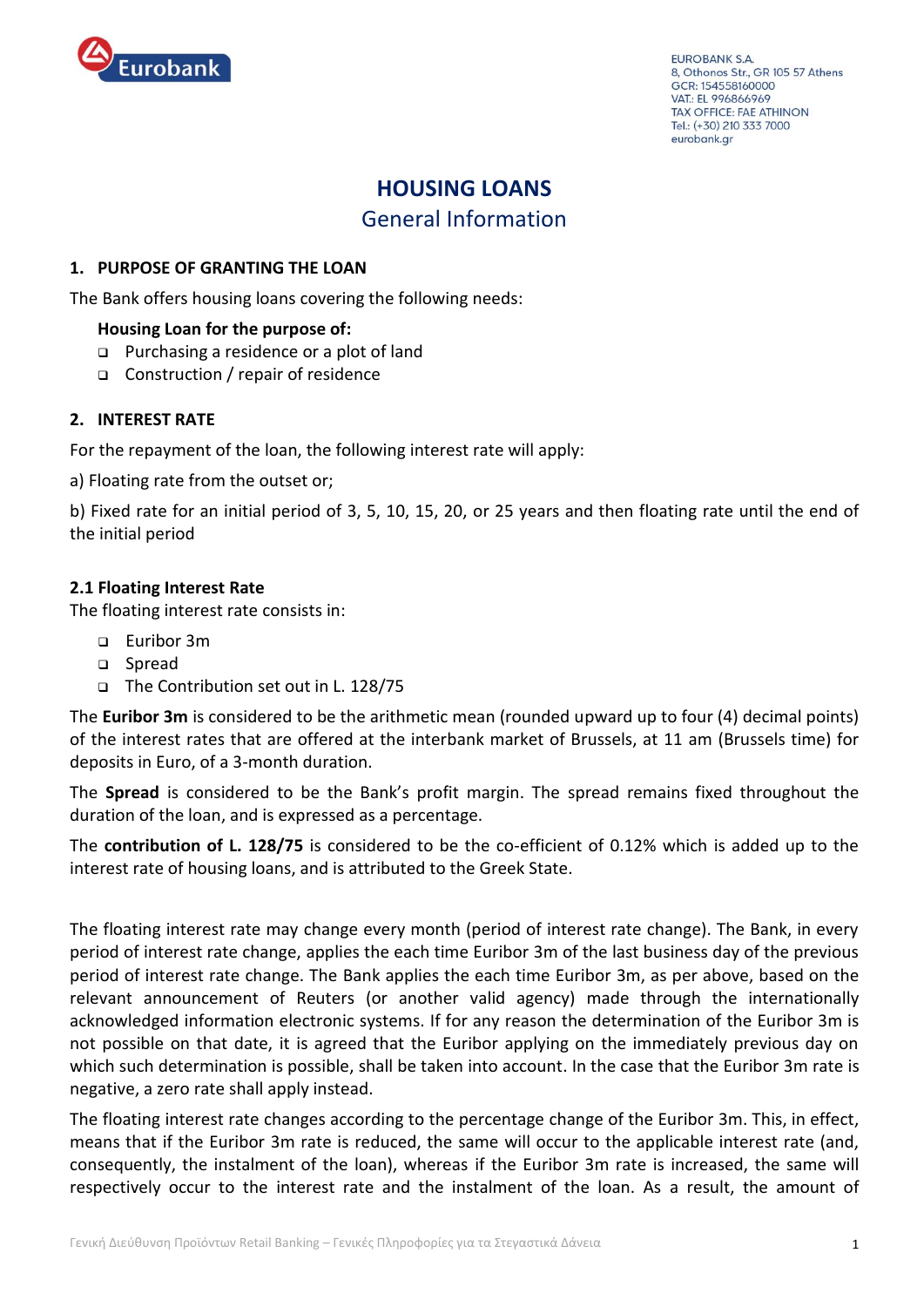

instalments of the loan, throughout its duration, directly depends on the course of the Euribor 3m rate, and therefore the amount of instalment owed each time may differ.

# The Debtor must understand how the floating interest rate operates and, therefore, accept that it may increase.

Euribor constitutes a benchmark, as set out in Article 3, Paragraph 1, point 3 of the Regulation (EU) 2016/1011. The payable amount of the loan's instalment with floating interest rate is determined on the basis of this benchmark. Euribor is provided and checked by its administrator, i.e. the European Money Markets Institute – EMMI (see EMMI's web-page, ΕΜΜΙ [https://www.emmi-benchmarks.eu/\)](https://www.emmi-benchmarks.eu/).

The EMMI is situated in the European Union (its seat is in Brussels), and is responsible for the management of provisions that determine Euribor, for the collection and analysis of data that determine this price for different durations, and for the publication of the aforementioned benchmark in a way that secures equal and easy access to those using it, such as, for instance, credit institutions. The EMMI does not appear in the public register of administrators and benchmarks kept by the European Securities and Markets Authority (ESMA) pursuant to the provisions of article 36 of the Regulation (EU) 2016/2011. The EMMI is not, for the time being, obliged to apply for a license or to register with the public register kept by the European Securities and Markets Authority. In the case that the EMMI does not secure a license or is not registered with the public register, as of January the  $1<sup>st</sup>$ , 2020 the transitional provisions set out in Article 51 of the Regulation (EU) 2016/1011 shall apply for Euribor. Moreover, Euribor is not registered with the public register kept by the European Securities and Markets Authority, but the EMMI has a deadline by December 31<sup>st</sup>, 2019, to reform the said benchmark according to the requirements of the relevant legislation. In the case that the Euribor is not registered with the public register, as of January the  $1<sup>st</sup>$ , 2020, the transitional provisions set out in Article 51 of the Regulation (EU) 2016/1011 shall apply. The EMMI is, among other things, obliged, on the basis of the aforementioned Regulation, to provide notice of the possibility that factors, including external factors beyond its control, may necessitate changes to, or the cessation of, the Euribor, and to advise credit institutions that the changes in Euribor, or the cessation thereof, may have an impact upon the financial contracts that reference this benchmark.

In relation to the above, when the Bank is notified of a possible material change to, or cessation of Euribor, it will carry out the actions set out in the Action Plan, pursuant to article 28 paragraph 2 of the Regulation (EU) 2016/1011 (Plan), which has been approved by the Bank's Management Committee on 4/9/2018, taking every necessary measure, in order for Euribor to be replaced in the case that the latter is modified or ceases to exist, by providing adequate justifications as to its decision.

This means that, in case of a modification of or a cessation to the Euribor, the lending interest rate shall be composed by the benchmark that replaced Euribor, which will be deemed acceptable by the Bank, on the basis of the Plan, plus the margin which is fixed, and the contribution of L.128/75. The Plan is permanently displayed at the Bank's web-page [\(https://www.eurobank.gr/el/omilos\)](https://www.eurobank.gr/el/omilos).

# **2.2 Fixed Interest Rate**

When a fixed interest rate applies to the said agreements, the said rate is agreed from the outset, and shall remain unchanged throughout its period of validity. Upon expiry of the fixed interest rate period, the said rate will automatically become floating. Throughout the period of fixed interest rate, the loan's instalment shall remain unchanged.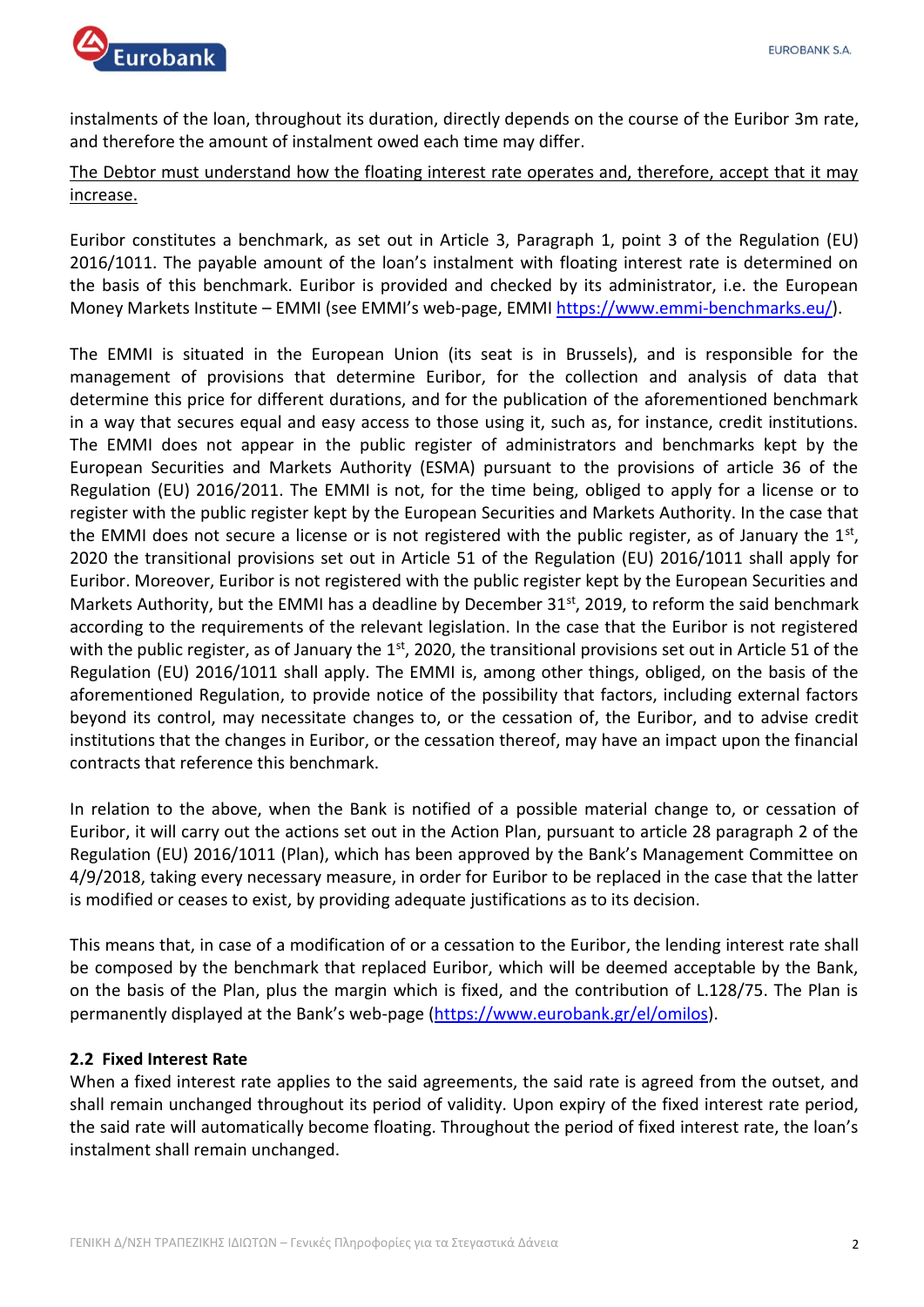

#### **2.3 Default Interest Rate:**

In the case that the each time debts from the loan are not repaid on the agreed date, they shall bear default interest which is equal to the contractual interest rate, as will have been determined on the day that the borrower becomes in default, increased by the each time maximum percentage allowed by the law and the competent authorities, which currently is 2.50%. The defaulted interest shall be paid at the default interest rate, and the accrued interest, if not repaid, shall be capitalized every six months.

#### **2.4 Calculation of Interest – commencement, interest period and time-basis of calculation:**

Loans shall bear interest on a monthly base from the time of disbursement and are credited into the deposit account that the borrower must open and keep with the Bank (at no expenses). The interest is calculated by way of the amortization schedule in relation to the owed principal of the loan, on the basis of a 365-day calendar year. The repayment of the loan is effected by payment of the instalments which are collected automatically from the aforementioned deposit account.

#### **3. HOUSING LOANS**

The Bank offers its customers the following housing loan product:

#### **3.1 Housing Loan – Euribor based Floating Rate**

Housing Loan at a floating rate throughout its duration on the basis of Euribor 3m.

In the aforementioned programme, there are additional **discounted interest rates** depending on the profile of the borrower and his/her deposit/investing relationship with the Bank.

# **3.2 Housing Loan – Fixed Interest Rate for 3, 5, 10, 15, 20, or 25 years**

Housing loan programme at a fixed interest rate for an initial period of 3, 5, 10, 15, 20, or 25 years. Upon expiry of the fixed interest rate period, the interest rate shall automatically become floating (as per 3.1), linked to a 3-month Euribor, at a minimum duration of 1 month.

# **4. DURATION OF THE LOAN**

The duration of the loan may be agreed to be from 2 to 25 years, depending on the loan programme that will be selected by the customer.

# **5. LOAN CURRENCY**

The Bank offers housing loans in Euros.

# **6. FORMS OF SECURITY**

In order for the Bank to secure its claims deriving from the loan, the following may be requested:

- **Prenotation of mortgage on real estate**, within the territory of Greece (for instance, on a residence, business premises, plot of land). The prenotation of mortgage is created for an amount which corresponds to 120% of the amount of the loan.
- **Pledging and assignment of a deposit or an insurance/investing product** (cash collateral, etc.)

When the loan is secured by a prenotation of mortgage, a technical check on the property on which the prenotation is to be created shall always take place; this includes a valuation on the property. Such valuation is carried out by use of reliable valuation standards, pursuant to article 1 of L. 4152/2013, by independent valuators (not belonging to the Bank's staff) who are professionally adequate and registered with the Register of Certified Valuators referred to in L. 4152/2013. The cost of the valuation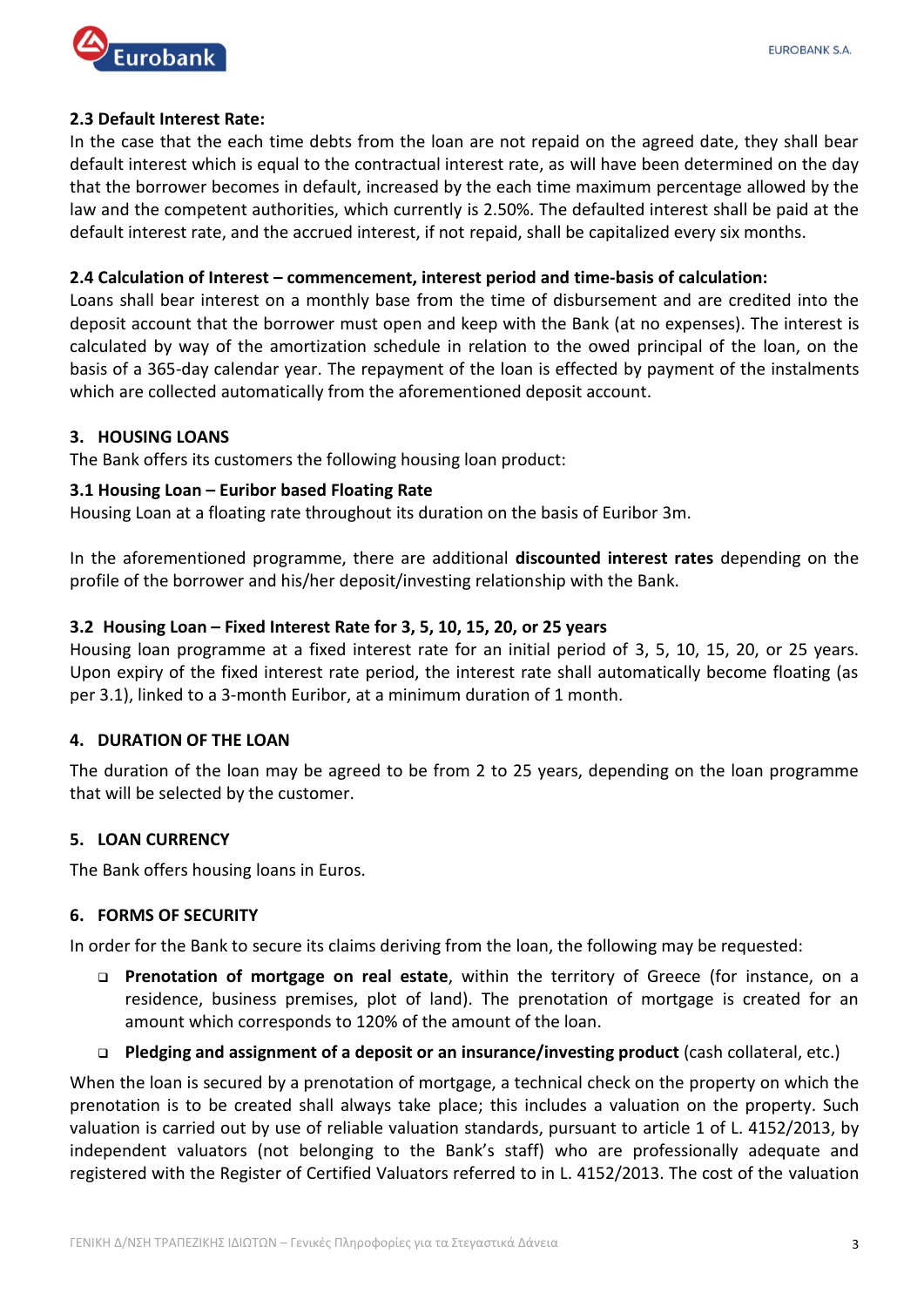

shall be borne by the borrower, and is listed in the Loan's Expenses here below. Also, an attorney who collaborates with the Bank shall carry out a legal check in the competent land registry/cadastral office.

# **7. SERVICING OF THE LOAN**

The repayment of the loan is effected by the payment of instalments, which are drawn automatically from a specific savings account, which the borrower needs to keep for the purposes of servicing the loan.

The payment of instalments concerning housing loans is made on a monthly base, and the payment of the instalment must be effected on the 1<sup>st</sup> business day of every month.

# **8. FLEXIBILITY IN REPAYMENT THE LOAN**

The Bank gives the borrower, through the service of flexible loan repayment, the possibility:

- To pay a reduced instalment by 50% (half an instalment), for a period of up to 6 months every year.
- □ To avoid paying one instalment per year.
- To pay an increased instalment by 100% (double instalment), for a period of up to 6 months every year.

These possibilities are provided upon request of the borrower, and provided that the loan is serviced normally, without any overdue debts. The terms and conditions of the flexible repayments are described in detail in the loan agreement.

# **9. LOAN EXPENSES**

# **9.1 LOANS SECURED BY A PRENOTATION OF MORTGAGE**

| One-off Expense for a Legal - Technical Check on the Property                               | €750        |
|---------------------------------------------------------------------------------------------|-------------|
| This refers to the fee of the lawyer and the engineer who will check the property that      |             |
| will be secured, and it is deducted from the amount of loan when disbursed.                 |             |
| Fees and Charges of the Land Registry / Cadastral Office                                    | Land $ $    |
|                                                                                             | Registry:   |
| This refers to the fees and charges with regards to the registration of the prenotation in  | 0.775%      |
| the competent Land Registry or Cadastral Office, and is calculated, in any case, on the     | Cadastral   |
| amount of the prenotation.                                                                  | Office:     |
|                                                                                             | 0.875%      |
| Expenses concerning Consent for the Registration of a Prenotation of Mortgage and           | from $£187$ |
| Expenses for the Issuance of Certificates / Copies of the Cadastral Sheet and the           |             |
| <b>Summary for the Registration of Prenotation</b>                                          |             |
| This refers to the retentions due to the cash receipt vouchers paid in advance to the Bar   |             |
| Association and to the expenses for the stamps on the legal documents, and is set           |             |
| pursuant to the decisions of the local Bar Associations. It also refers to the expenses for |             |
| the issuance of certificates $/$ copies of the cadastral sheet and the summary of the       |             |
| registration of prenotation provided by the Land Registry / Cadastral Office, per           |             |
| property, as the case may be (if the prenotation must be registered in more than one        |             |
| land registries or cadastral offices, these expenses will be taken into account             |             |
| accordingly).                                                                               |             |
| One-Off Expense concerning Consent and Registration of Prenotation of Mortgage              | from €300   |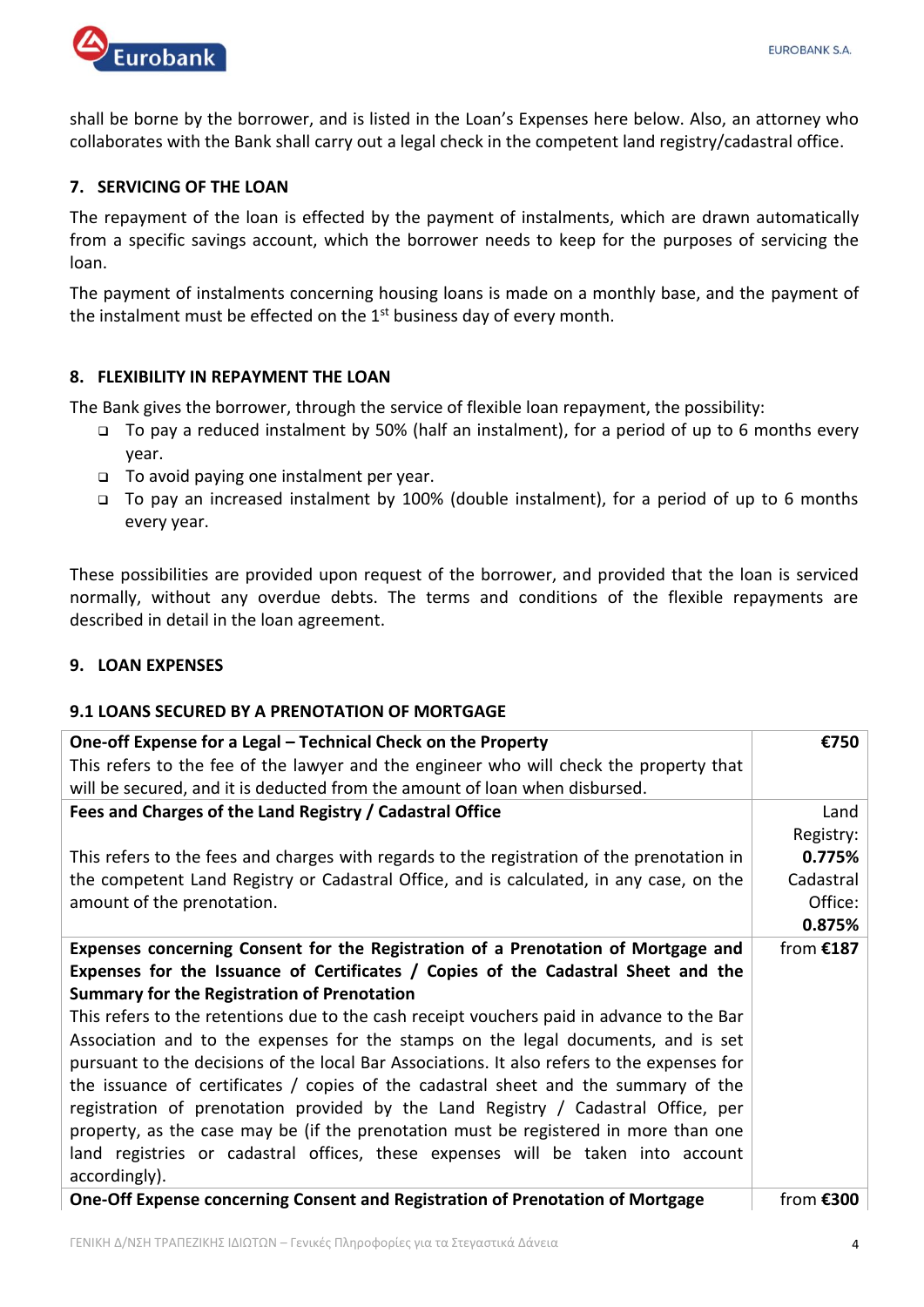

It refers to the fee of the (external) lawyer for appearing at the count which will decide on the prenotation of mortgage, and it is deducted from the amount of loan when disbursed. This expense is determined pursuant to the decisions of the local Bar Associations.

| One-off Expense for the Declaration of Encumbrance in the Cadastral Office                 | €37          |
|--------------------------------------------------------------------------------------------|--------------|
| This expense is paid in the case that the property is situated in a region under cadastral | Per property |
| survey, and refers to the fee of the (external) lawyer for submitting a declaration        |              |
| concerning the prenotation of mortgage to the Cadastral Office. It is deducted from the    |              |
| amount of loan when disbursed.                                                             |              |
| <b>Fixed Cadastral Survey Fee</b>                                                          | €35          |
| This expense is paid in the case that the property is situated in a region under cadastral | Per          |
| survey, and refers to the fee collected by the cadastral office in order to register the   | horizontal   |
| encumbrance. It is paid to the lawyer who collaborates with the Bank, who, in turn, pays   | property /   |
| it to the relevant cadastral office.                                                       | main area    |
|                                                                                            | €20          |
|                                                                                            | Per          |
|                                                                                            | horizontal   |
|                                                                                            | property     |
|                                                                                            | /ancillary   |
|                                                                                            | areas        |
| Expenses for the issuance of a Cadastral Extract / Cadastral Diagram                       | €45          |
| It refers to the expenses for the issuance of a Cadastral Extract / Cadastral Diagram, per | Per property |
| property, prior to the registration of a prenotation of mortgage, in order for such        |              |
| documents to be delivered to the court.                                                    |              |
| Expense for an Inspection concerning Progress of the Work in the Property                  | €60          |
| It refers to the fee paid to the (external) engineer in order to confirm progress of the   | Per          |
| work in an unfinished property which is provided as security.                              | inspection   |

# **9.2 LOANS BY PLEDGING & ASSIGNING A DEPOSIT OR AN INSURANCE/INVESTMENT PRODUCT**

| One-Off Expense for the Approval of the Loan                                            | €250 |
|-----------------------------------------------------------------------------------------|------|
| The one-off expense for the approval of the loan, by blocking cash or instruments (cash |      |
| collateral) is deducted from the amount of loan when disbursed.                         |      |

#### **9.4 OTHER EXPENSES**

| Expense for the Service by a Bailiff of Agreements / Notifications / Extra-judicial | €43∣        |
|-------------------------------------------------------------------------------------|-------------|
| <b>Documents</b>                                                                    |             |
| It is paid in the case that a pledge agreement must be served, and it refers to the | Per service |
| expense for such service.                                                           |             |

*In the case that it is required to register a prenotation of mortgage for more than one properties, in order to secure the claim of the Bank, the aforementioned expenses are reduced with regards to the additional property, and are replaced by a one-off additional security expense.* 

The invoicing and the expenses are finalized at the Loan's Final Approval. The candidate borrower shall be informed in detail, by the Bank's Form of Final Approval (Binding Offer), which he/she must take and study prior to the signing of the Loan agreement.

#### **10. INSURANCE COVERAGE**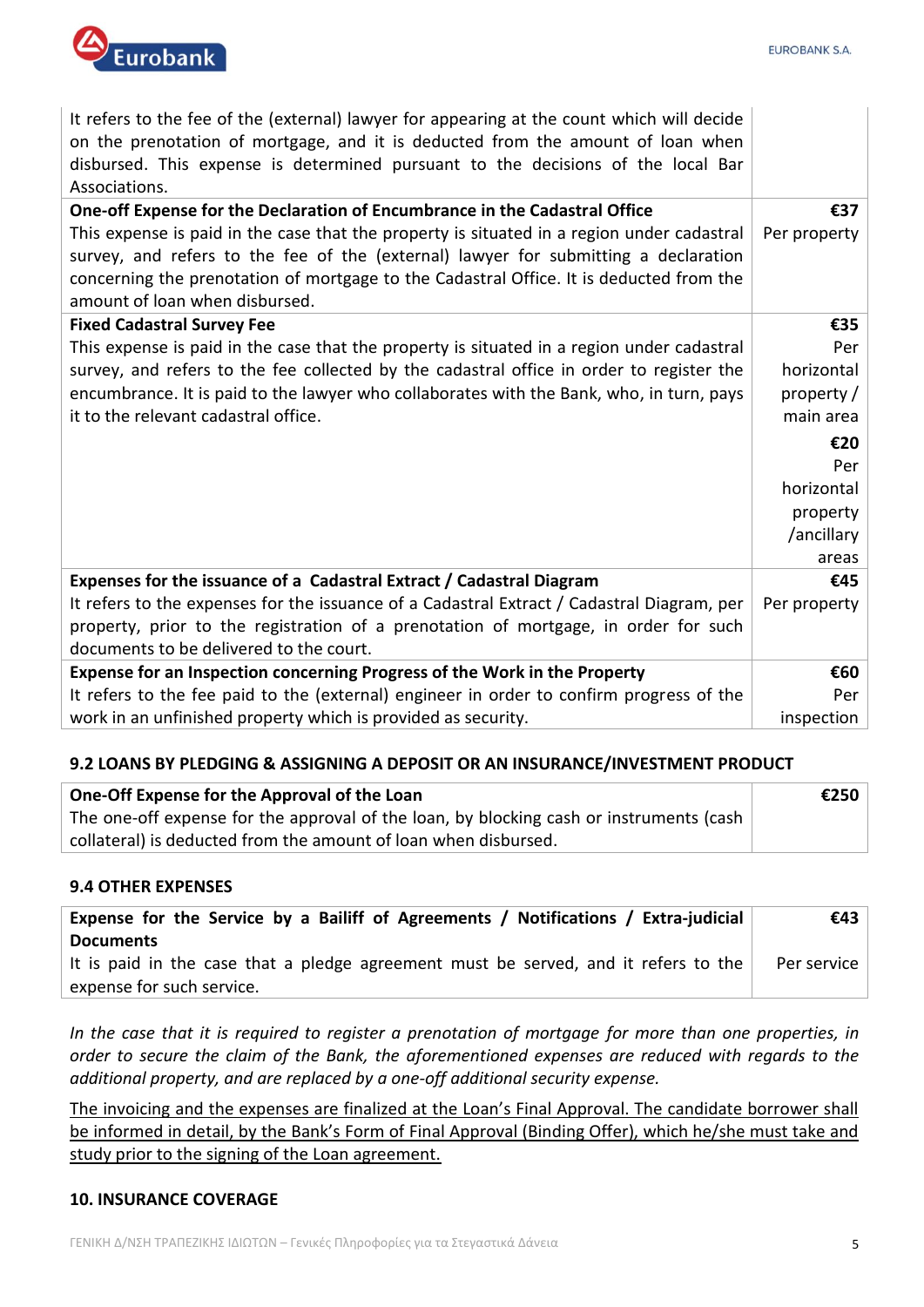

# **Insurance of the Property (Fire – Earthquake)**

Fire and earthquake insurance of the property to be provided as security, is compulsory for all mortgage loans, and its cost is defined on the basis of the construction value of the property to be provided as security. The relevant expenses shall be borne by the borrower; the latter must keep the property over which a prenotation has been created, insured throughout the duration of the loan, with an established insurance company of his choice. The insurance contract must be delivered to the Bank and must bear a statement by the insurance company that the Bank is the beneficiary of the insurance indemnity, as per the special term concerning the Pledgee or Mortgagee set out by the Hellenic Association of Insurance Companies, as each time in force.

# **11. INDICATIVE EXAMPLE OF GRANTING A LOAN**

# **11.1 Housing Loan at a floating rate**

For a loan amount of €100,000 (total amount of credit), at a nominal annual floating rate of 4.10%, which was agreed to be repaid in 360 monthly instalments, and for a security (by way of registering a prenotation of mortgage) amounting to €120,000, the total cost of the credit shall be €85,221, that is, for interest, the amount of €76,467, for the cost to evaluate the property to be secured (expense of legal/technical check) €750, for fire and earthquake insurance, €8,004; therefore the total amount to be paid by the borrower for the repayment of the loan (total repayment amount) shall be €185,221, and the Annual Percentage Rate of Charge (APRC), according to the Law, shall be 4.77%.

*For the aforementioned example, the following complimentary assumptions are taken into account: an agreement which shall apply throughout the agreed duration is in place; the interest rate shall not change throughout the duration of repayment, as was set on the date of disbursement of the Loan; a 365-day year; an insurance of the property through Eurolife FFH for the whole duration of the loan, with an annual payment of premium, is in place; and the instalments are being paid by the debtor in a timely manner.* 

# **12. EARLY REPAYMENT OF THE LOAN**

# **It is possible to proceed to an early (total or partial) repayment of the loan, at any time and without any charge.**

# **13. OFF-SET – HELLENIC DEPOSIT AND INVESTMENT GUARANTEE FUND (TEKE)**

In case of overdue debts arising from a loan agreement, the Bank, without any previous statement on its part, is entitled to proceed to an off-set with any counter-claim of the borrower and the guarantor (if any) against the Bank, including the counter-claim arising from the balance of their deposit accounts which are kept at the Bank. In this case, the amount that may be granted as a compensation by the Hellenic Deposit and Investment Guarantee Fund (TEKE), pursuant to the provisions of L. 4370/2016, shall emerge following the off-set of the balances of their deposit accounts with the claims of the Bank arising from the loan agreement provided that the debts from that agreement became due and payable on, or prior to, the date that the credit institution became unable to fulfil its obligations. For more information, please visit [www.teke.gr](http://www.teke.gr/)

# **14. GENERAL WARNING**

In case of a delay in repayment any owed amount, the unpaid amount shall become immediately due and payable upon the mere lapse of the day (designated payment day) on which the said amount is